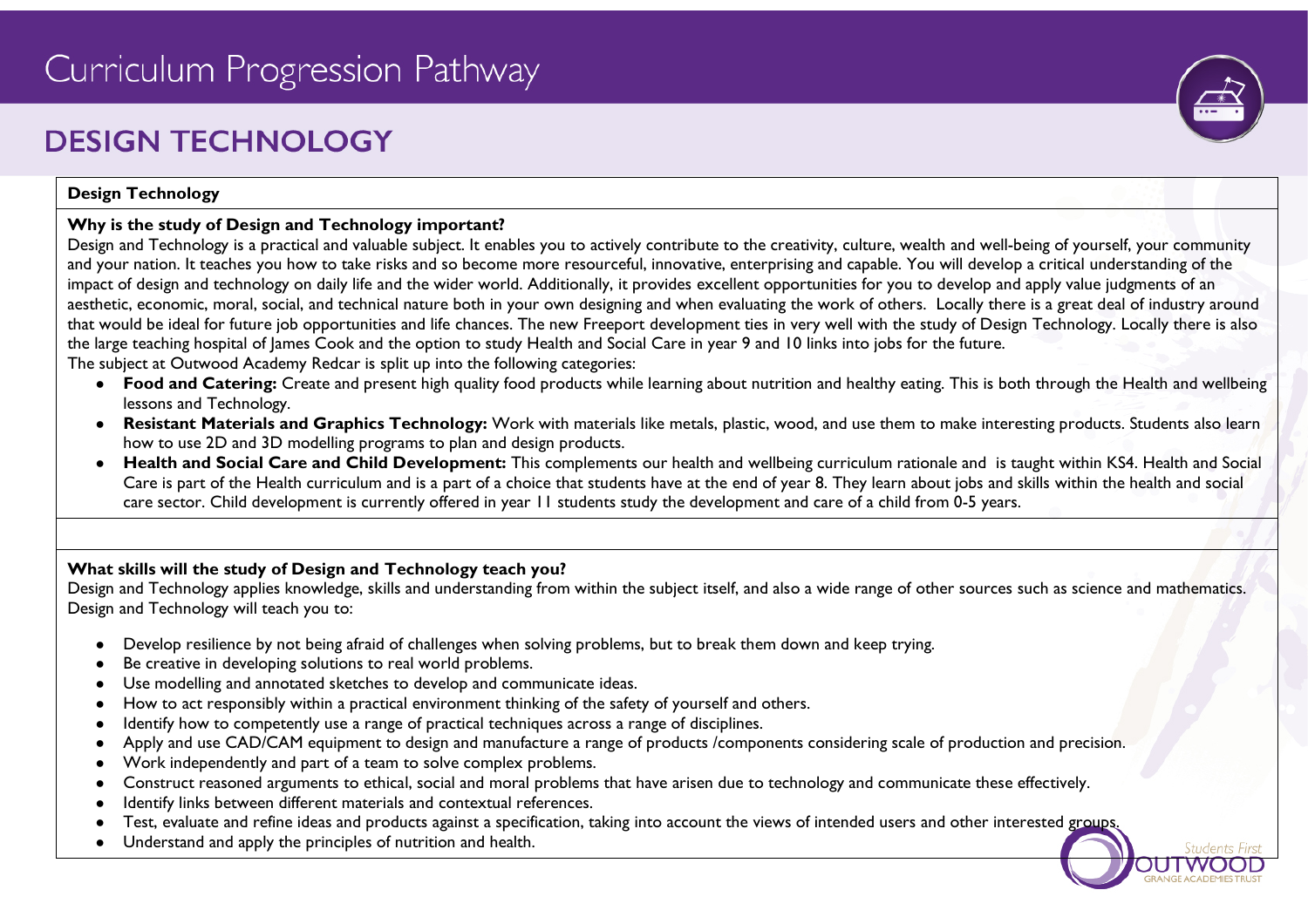- Cook a repertoire of predominantly savoury dishes so that they are able to feed themselves and others a healthy and varied diet.
- Become competent in a range of cooking techniques e.g. selecting and preparing ingredients: using utensils and equipment, applying heat in different ways: awareness of taste, texture and smell to decide how to season dishes and combine ingredients, adapting and using their recipes.
- Understand the source, seasonality and characteristics of a broad range of ingredients

### **What will you know and understand from your study of Design and Technology?**

- How to classify materials and discuss their physical properties.
- How to manufacture products with reference to their materials physical properties.
- How to use and adjust equipment and machinery dependent on the task.
- Use learning from science and mathematics to help design and manufacture components and products.
- To consider the influence of a range of lifestyle factors and consumer choices when designing and analysing products.
- To know and understand additional factors to consider such as ergonomics, anthropometrics or dietary needs.
- To use a variety of approaches, for example biomimicry and user-centred design to generate creative ideas and avoid stereotypical responses.
- To evaluate their work against an increasing range of designers, engineers, chefs, technologists and manufacturers and be able to relate their product to their own designing and making.
- To evaluate products through disassembly to determine how they are constructed and function and consider the life cycle analysis.
- To competently use a range of cooking techniques for example, selecting and preparing ingredients; using utensils and electrical equipment.
- The principles of nutrition and health including energy, nutrients, water, fibre, diet and health and nutritional needs throughout life and the risks of an unbalanced diet.
- A repertoire of predominantly savoury dishes in line with the principles of the eatwell guide.
- To feed oneself taking into account personal preference, socio-economic aspects, nutritional and health needs.
- Healthy and varied diets as depicted in the eat-well plate and 8 tips for healthy eating.
- To explore the origin and product of food products and ingredients.
- To consider how seasons may affect the food available.
- To consider the function, nutrient profile and sensory attributes of ingredients.
- To study a range of food commodities eg. cereals, fruits, vegetables, meat, fish, eggs, fats/oils, milk dairy food products.
- To develop a range of preparation, cooking and presentation skills.
- To plan menus for a range of individual and nutritional needs.
- To prepare and cook safely to prevent food poisoning.
- To explore the effect of advertising, marketing and packaging on food choice.

# **How does your study of Design Technology support your study in other subjects?**

Design Technology develops a number of skills that will support your study of other subjects, as so many of the skills you will acquire in Design Technology are transferable. Design Technology disciplines will develop your focus, resilience, self-expression, teamwork, mathematical skills and problem solving and communication skills, which will help you in **all** of your other subjects. It will give you an opportunity for creative expression and practical thinking and encourage you to think about how to improve and hones designs and encourage healthy eating etc. Some students may take this even further and discover a subject that provides them with a life-long hobby or career that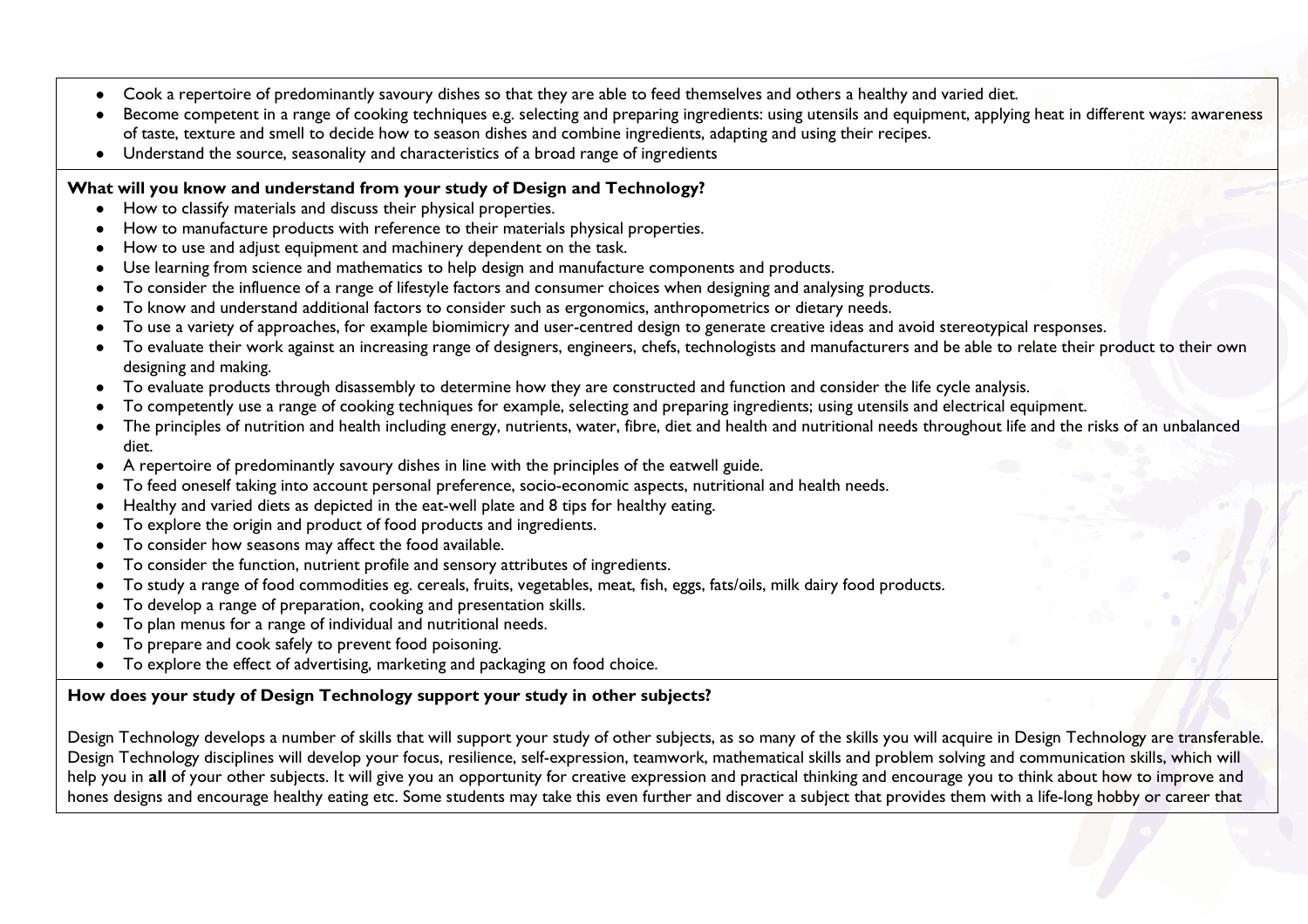enhances their life for years to come. All students will gain an understanding of healthy diets etc. The ability to think creatively and problem solve are crucial in Engineering, Mathematics and Science. It will foster an interest and skill in cooking and may lead to study of subjects such as catering etc.

#### **How can you deepen your understanding of Design Technology?**

To enhance your work in lessons, there will be times when we explore the professional workplace and wider design practices and materials. This will deepen your understanding of professional work and introduce you to new techniques and ideas.

You will also have the opportunity to deepen your understanding of Design Technology disciplines through extracurricular opportunities, where you can continue to develop your creative ideas, or work on specific design projects. During enrichment clubs, you will have the opportunity to meet food enthusiasts from other year groups, where you can share ideas, critique each other's work and continue to develop your technique.

There may also be an opportunity to participate in trips as well as exhibiting your own work within the Academy. Occasionally, there will be opportunities to enter national or Trust competitions to gain additional audiences and recognition for your work.

#### **How are you assessed in Design Technology?**

Throughout the 5 years in Design Technology you are assessed using the following assessment objectives which ensure that you can cumulatively build your subject understanding in preparation for future GCSE and A Level study. There are 6 assessment points each year that we term Praising Stars©. In the lower years before certificated study we assess how students are performing against age related expectation and as students' progress on to Level 1 and 2 courses such as GCSE and BTEC we assess how their current stage of study reflects how they are on track to reach their end of KS4 targets which are formulated on aspirational expectation from their KS2 starting points. For both lower and upper years we make an informed judgement from our holistic assessments based on our subject mapping of expectation across the Design Technology curriculum.

#### **Assessment Objectives Design and Technology**

|                                     | <b>Design</b>                                                                                                                                                                                              | Make                                                                                                                                                                                                                                                               | <b>Evaluate</b>                                                                                                                                                          | <b>Technical Knowledge</b>                                                                                                                                                                |
|-------------------------------------|------------------------------------------------------------------------------------------------------------------------------------------------------------------------------------------------------------|--------------------------------------------------------------------------------------------------------------------------------------------------------------------------------------------------------------------------------------------------------------------|--------------------------------------------------------------------------------------------------------------------------------------------------------------------------|-------------------------------------------------------------------------------------------------------------------------------------------------------------------------------------------|
| <b>Yr 10</b><br>and<br>$\mathbf{H}$ | Understand that all design<br>and technological practice<br>takes place within contexts<br>which inform outcomes<br>Investigate and analyse the<br>work of past and present<br>professionals and companies | Develop and apply in-depth knowledge<br>by selecting and working with<br>appropriate materials and components<br>in order to produce a prototype<br>Apply in depth knowledge using<br>appropriate and accurate marking out<br>methods including: measuring and use | Test, evaluate and refine<br>their ideas and products<br>against the specification<br>taking into account the views<br>of intended users and other<br>interested groups. | Understand the impact of new and emerging<br>technologies on industry, enterprise,<br>sustainability, people, culture, society and the<br>environment, production techniques and systems. |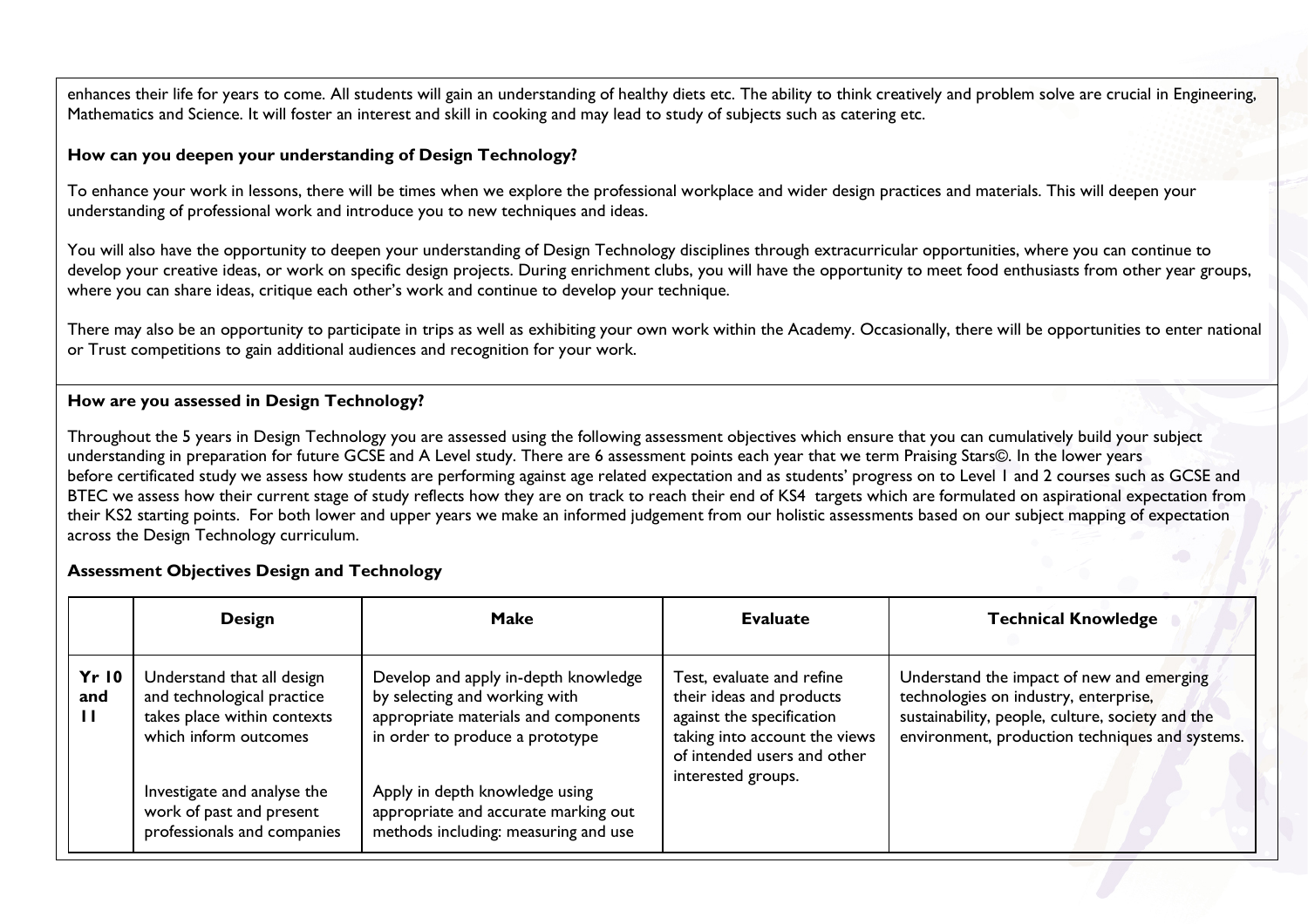|     | in the area of design and<br>technology in order to help<br>inform their own ideas<br>Use different design<br>strategies, such as<br>collaboration, user-centred<br>design and systems thinking,<br>to generate initial ideas and<br>avoid design fixation.<br>Design and develop at least<br>one prototype that responds<br>to needs and/or wants and is<br>fit for purpose,<br>demonstrating functionality,<br>aesthetics, marketability and<br>consideration of innovation<br>Consider additional factors<br>such as ergonomics and<br>anthropometrics. | of reference points, lines and surfaces;<br>use templates, jigs and/or patterns;<br>work within tolerances; understand<br>efficient cutting and how to minimise<br>waste.<br>Follow procedures for safety and write<br>risk assessments.<br>Use specialist techniques and processes<br>to shape, fabricate, construct and<br>assemble a high quality prototype,<br>including techniques such as wastage,<br>addition, deforming and reforming, as<br>appropriate to the materials and/or<br>components being used<br>Use appropriate surface treatments and<br>finishes for functional and aesthetic<br>purposes | Critically evaluate new and<br>emerging technologies to<br>inform design decisions;<br>considering contemporary<br>and potential future<br>scenarios from different<br>perspectives, such as ethics<br>and the environment.<br>Evaluate an increasing range<br>of designers, engineers,<br>technologists and<br>manufacturers and be able to<br>relate their products to their<br>own designing and making. | Know how energy is generated and stored in<br>order to choose and use appropriate sources to<br>make products and to power systems.<br>Understand developments in modern and smart<br>materials, composite materials and technical<br>textiles.<br>Understand how electronic systems provide<br>functionality to products and processes, including<br>sensors and control devices to respond to a<br>variety of inputs, and devices to produce a range<br>of outputs<br>Understand how the use of programmable<br>components are used to embed functionality<br>into products in order to enhance and customise<br>their operation<br>Understand the functions of mechanical devices,<br>to produce different sorts of movement, changing<br>the magnitude and direction of forces:<br>Know how to make adjustments to the settings<br>of equipment and machinery such as sewing<br>machines and drilling machines.<br>Use learning from science and maths to help<br>design and make products that work. |
|-----|------------------------------------------------------------------------------------------------------------------------------------------------------------------------------------------------------------------------------------------------------------------------------------------------------------------------------------------------------------------------------------------------------------------------------------------------------------------------------------------------------------------------------------------------------------|------------------------------------------------------------------------------------------------------------------------------------------------------------------------------------------------------------------------------------------------------------------------------------------------------------------------------------------------------------------------------------------------------------------------------------------------------------------------------------------------------------------------------------------------------------------------------------------------------------------|-------------------------------------------------------------------------------------------------------------------------------------------------------------------------------------------------------------------------------------------------------------------------------------------------------------------------------------------------------------------------------------------------------------|-----------------------------------------------------------------------------------------------------------------------------------------------------------------------------------------------------------------------------------------------------------------------------------------------------------------------------------------------------------------------------------------------------------------------------------------------------------------------------------------------------------------------------------------------------------------------------------------------------------------------------------------------------------------------------------------------------------------------------------------------------------------------------------------------------------------------------------------------------------------------------------------------------------------------------------------------------------------------------------------------------------|
| Yr9 | Work confidently within a<br>range of relevant domestic,<br>local and industrial contexts,<br>such as the home, health,                                                                                                                                                                                                                                                                                                                                                                                                                                    | Produce costings spreadsheets for<br>products they design and make.                                                                                                                                                                                                                                                                                                                                                                                                                                                                                                                                              | Evaluate the concept of<br>circular economy approaches<br>in relation to product                                                                                                                                                                                                                                                                                                                            | How to construct and use simple and<br>components to create purposeful products.                                                                                                                                                                                                                                                                                                                                                                                                                                                                                                                                                                                                                                                                                                                                                                                                                                                                                                                          |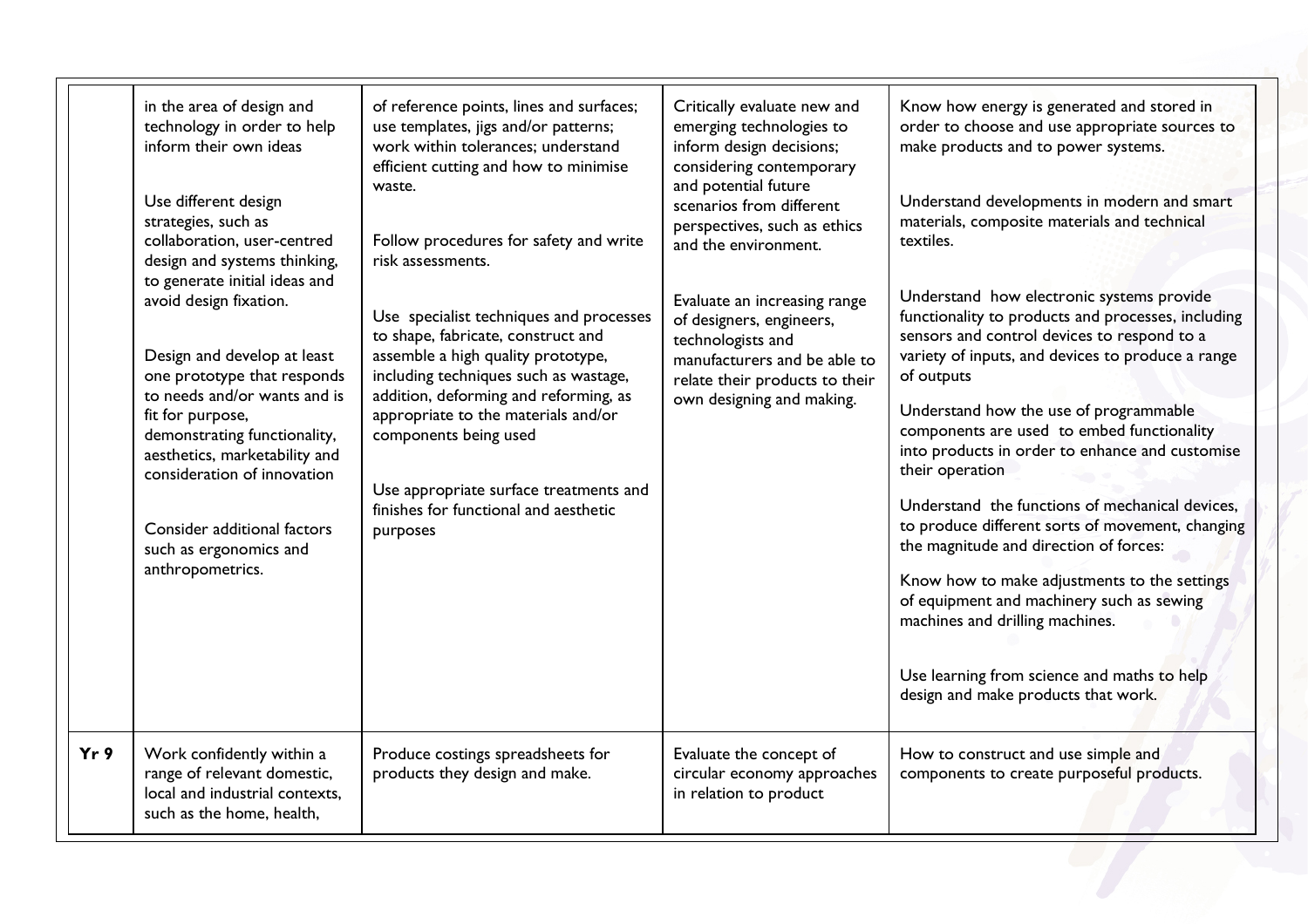| leisure, culture, engineering,<br>manufacture etc.                                                    | Match and select suitable materials and<br>their fitness for purpose.                                                                               | development and<br>consumption.                                                                                                                    | How to make adjustments to the settings of<br>equipment and machinery such as lathes and<br>drilling machines.  |
|-------------------------------------------------------------------------------------------------------|-----------------------------------------------------------------------------------------------------------------------------------------------------|----------------------------------------------------------------------------------------------------------------------------------------------------|-----------------------------------------------------------------------------------------------------------------|
| Consider the influence of a<br>range of lifestyle and<br>consumer choices when<br>designing products. | Adapt their method of manufacture to<br>changing circumstances.<br>Recognise when it is necessary to                                                | Test, evaluate and refine<br>their ideas and products<br>against the specification<br>taking into account the views<br>of intended users and other | Use learning from science and maths to help<br>design and make products that work.                              |
| Take creative risks when<br>making design decisions.                                                  | develop a new skill or technique.<br>Follow procedures for safety and                                                                               | interested groups.<br>Evaluate new and emerging                                                                                                    | Understand the properties of materials, including<br>smart materials, and how they can be used to<br>advantage. |
| Analyse where human values<br>may conflict and compromise<br>has to be achieved.                      | understand the process of risk<br>assessments.<br>Make independent choices when                                                                     | technologies.<br>Evaluate an increasing range<br>of designers, engineers,                                                                          |                                                                                                                 |
| Decide which design criteria<br>clash and determine which<br>should take priority.                    | selecting and using a broad range of<br>manufacturing techniques including hand<br>craft skills and machinery to<br>manufacture products precisely. | technologists and<br>manufacturers and be able to<br>relate their products to their<br>own designing and making.                                   |                                                                                                                 |
| Consider additional factors<br>such as ergonomics and<br>anthropometrics.                             | Apply a range of finishing techniques to<br>a broad range of materials.                                                                             |                                                                                                                                                    |                                                                                                                 |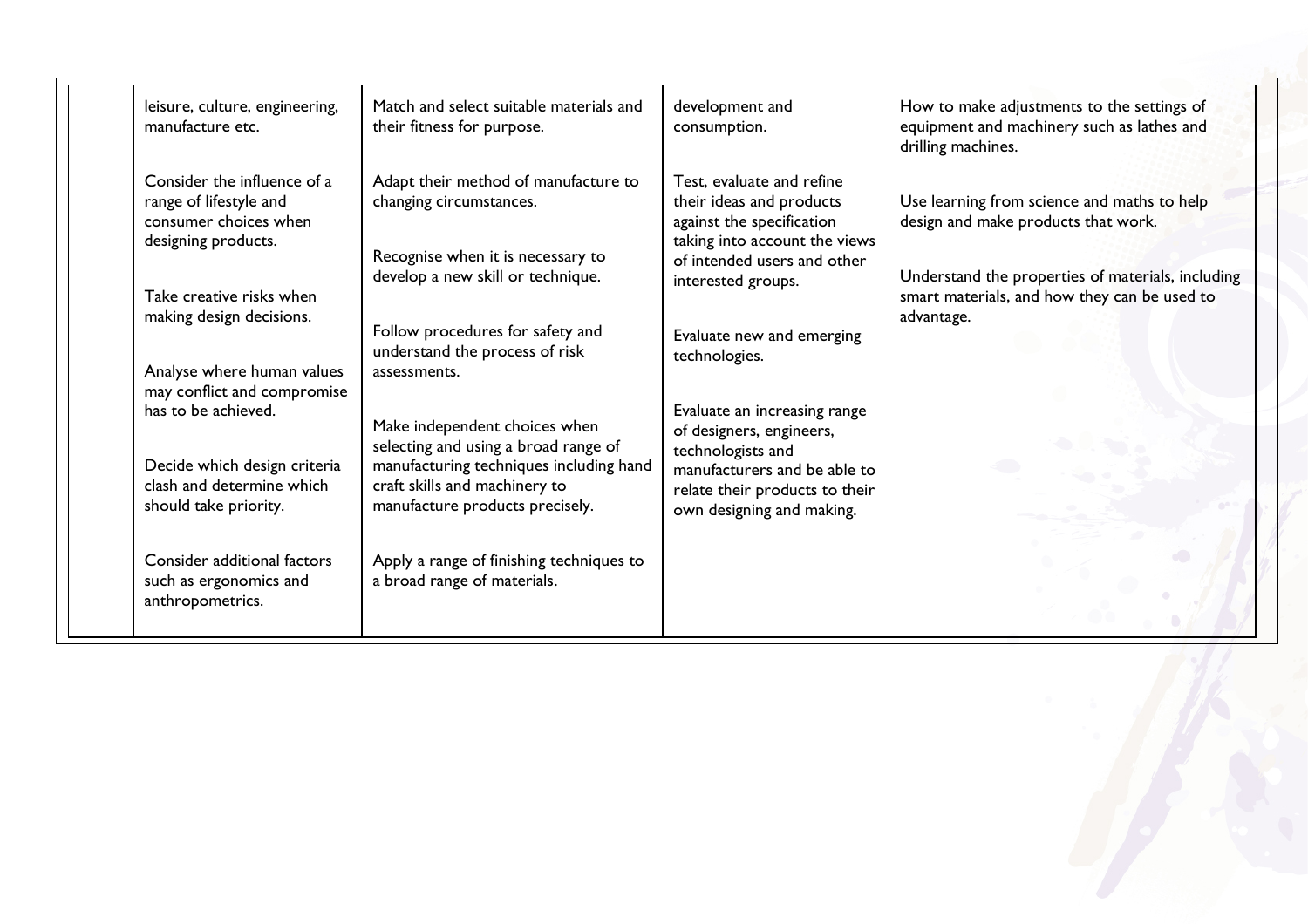| <b>Y8</b> | Use research and begin to<br>explore, such as the study of<br>different cultures, to identify<br>and begin to understand user<br>needs. | Select from a wider, more complex<br>range of materials and components,<br>taking into account their properties.                                                                     | Select appropriate methods<br>to evaluate their products in<br>use and modify them to<br>improve performance.       | How to apply computing and use electronics to<br>embed intelligence in products that respond to<br>inputs.                                           |
|-----------|-----------------------------------------------------------------------------------------------------------------------------------------|--------------------------------------------------------------------------------------------------------------------------------------------------------------------------------------|---------------------------------------------------------------------------------------------------------------------|------------------------------------------------------------------------------------------------------------------------------------------------------|
|           | To identify and solve issues<br>within a design development<br>task.                                                                    | Make simple use of planning tools for<br>instance Gantt charts, communicate<br>their plans clearly so that others can<br>implement them.                                             | Produce shorts reports<br>making suggestions for<br>improvements.                                                   | How to control outputs such as actuators and<br>motors.<br>How to use software and hardware to develop<br>programmes and transfer these programmable |
|           | Develop specifications to<br>inform the design of<br>innovative, functional,<br>appealing products that                                 | Use a broad range of material joining<br>techniques including stitching,<br>mechanical fastenings, heat processes<br>and adhesives.                                                  | Evaluate products that they<br>are less familiar with using<br>themselves.                                          | components for example, microcontrollers.<br>How to make use of microcontrollers in<br>products they design and manufacture                          |
|           | respond to needs in a variety<br>of uses.                                                                                               | Make independent choices when<br>selecting and using CAD/CAM to<br>manufacture products/components and                                                                               | Evaluate products<br>considering life cycle analysis.                                                               | themselves.                                                                                                                                          |
|           | Use a variety of influences, to<br>generate creative ideas and<br>avoid stereotypical                                                   | apply surface finishing techniques to<br>increase the standard of quality.                                                                                                           | Evaluate how products can<br>be developed considering the<br>concept of cradle to grave.                            | How to make adjustments to the settings of<br>equipment and machinery such as sewing<br>machines and drilling machines.                              |
|           | responses.<br>Use 2D and 3D to model and<br>develop their ideas.                                                                        | Follow procedures for safety and<br>understand the process of risk<br>assessments.                                                                                                   | Test, evaluate and refine<br>their ideas and products<br>against the specification<br>taking into account the views | Use learning from science and maths to help<br>design and make products that work.                                                                   |
|           | Use CAD software to<br>validate their designs in<br>advance of manufacture.                                                             | Make independent choices when<br>selecting and using a broad range of<br>manufacturing techniques including hand<br>craft skills and machinery to<br>manufacture products precisely. | of intended users and other<br>interested groups.<br>Evaluate new and emerging                                      | Understand the properties of materials, including<br>smart materials, and how they can be used to<br>advantage.                                      |
|           | Develop and communicate<br>design ideas using annotated<br>sketches, detailed plans, 3-D<br>and mathematical modelling,                 | Apply a range of finishing techniques to<br>a broad range of materials.                                                                                                              | technologies.<br>Evaluate an increasing range<br>of designers, engineers,                                           |                                                                                                                                                      |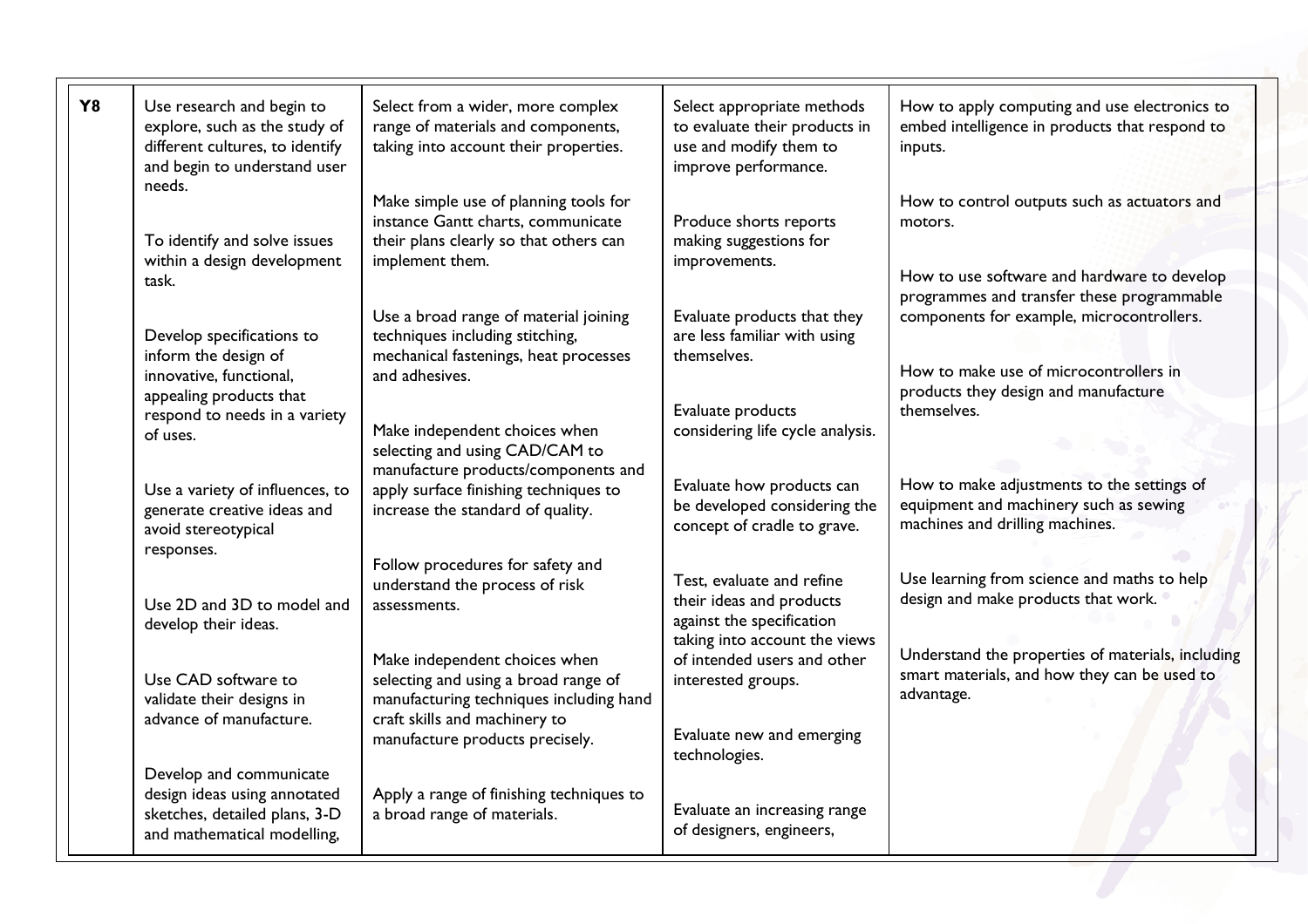|    | oral and digital presentations<br>and computer-based tools.<br>Consider additional factors<br>such as ergonomics and<br>anthropometrics. |                                                                                                                                     | technologists and<br>manufacturers and be able to<br>relate their products to their<br>own designing and making. |                                                                                                                                                                                                                                |
|----|------------------------------------------------------------------------------------------------------------------------------------------|-------------------------------------------------------------------------------------------------------------------------------------|------------------------------------------------------------------------------------------------------------------|--------------------------------------------------------------------------------------------------------------------------------------------------------------------------------------------------------------------------------|
| Y7 | Use research, such as the<br>study of different cultures, to<br>identify user needs.<br>Be able to outline a simple                      | Produce ordered sequences and<br>schedules for manufacturing products<br>they design detailing resources<br>required.               | Evaluate their products<br>against their original<br>specification and identify<br>ways to improve them.         | How to classify materials by structure e.g hard<br>words, soft wood, ferrous and non-ferrous,<br>thermoplastics and thermosetting plastics.<br>Consider the physical properties of materials. E.g<br>brittleness malleability. |
|    | specification to inform design<br>ideas and guide their thinking.                                                                        | Make use of specialist equipment to<br>mark out materials.                                                                          | Actively involve others in the<br>testing of their products.                                                     | How to use simple electronic circuits<br>incorporating inputs and outputs.                                                                                                                                                     |
|    | Use 2D packages to model<br>their ideas.<br>Produce models of their                                                                      | Use a broad range of material joining<br>techniques including stitching,<br>mechanical fastenings, heat processes<br>and adhesives. | Evaluate products through<br>disassembly to determine<br>how they are constructed<br>and function.               | Consider textile fibre sources eg. natural and<br>synthetic.                                                                                                                                                                   |
|    | ideas using CAM to test<br>ideas.                                                                                                        | Select and use CAD/CAM to<br>manufacture products/components and<br>apply surface finishing techniques to                           | Evaluate the positive and<br>negative impact that<br>products can have in the                                    | How materials can be cast in moulds.                                                                                                                                                                                           |
|    | Be able to independently<br>generate creative ideas<br>inform by stimulus using<br>annotations to explain key                            | increase the standard of quality.<br>Investigate and develop skills in<br>modifying the appearance of materials                     | wider world.<br>Test, evaluate and refine<br>their ideas and products                                            | Make use of sensors to detect heat, light etc such<br>as thermistors and light dependent resistors.                                                                                                                            |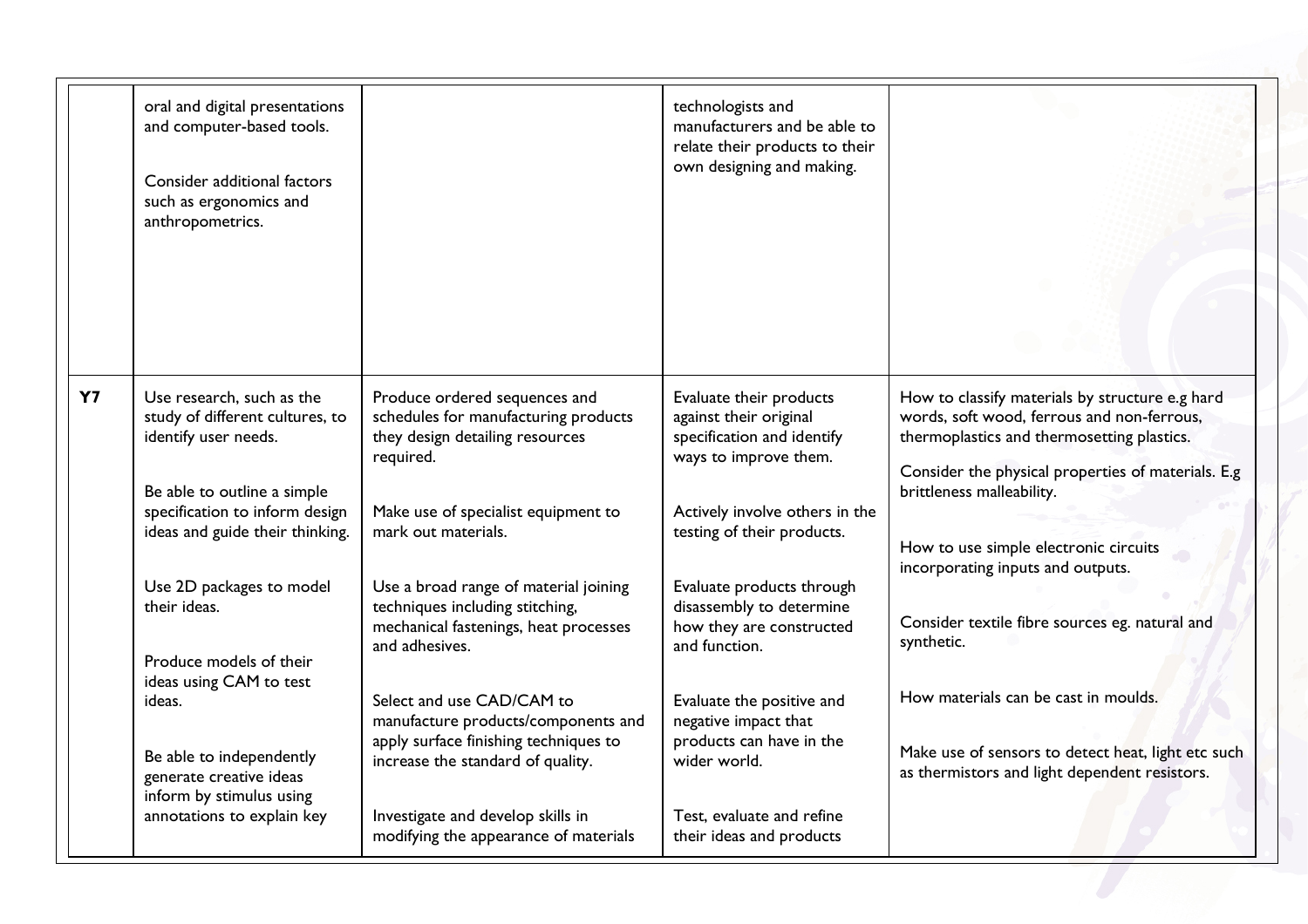|  | features relating to<br>brief/specification.                              | including textiles and other<br>manufactured materials.                                                                                                                                                                   | against the specification<br>taking into account the views<br>of intended users and other<br>interested groups.                                                              | How to make adjustments to the settings of<br>equipment and machinery such as sewing<br>machines and drilling machines. |
|--|---------------------------------------------------------------------------|---------------------------------------------------------------------------------------------------------------------------------------------------------------------------------------------------------------------------|------------------------------------------------------------------------------------------------------------------------------------------------------------------------------|-------------------------------------------------------------------------------------------------------------------------|
|  | Consider additional factors<br>such as ergonomics and<br>anthropometrics. | Follow procedures for safety and<br>understand the process of risk<br>assessments.                                                                                                                                        | Evaluate new and emerging<br>technologies.                                                                                                                                   | Use learning from science and maths to help<br>design and make products that work.                                      |
|  |                                                                           | Select and use a broad range of<br>manufacturing techniques including hand<br>craft skills and machinery to<br>manufacture products precisely.<br>Apply a range of finishing techniques to<br>a broad range of materials. | Evaluate an increasing range<br>of designers, engineers,<br>technologists and<br>manufacturers and be able to<br>relate their products to their<br>own designing and making. | Understand the properties of materials, including<br>smart materials, and how they can be used to<br>advantage.         |
|  |                                                                           |                                                                                                                                                                                                                           |                                                                                                                                                                              |                                                                                                                         |

# **Assessment Objectives Cooking and Nutrition**

| <b>Programmes</b><br>of Study for<br>cooking and<br>nutrition              | AOI:<br><b>Understand</b><br>health and safety<br>relating to food<br>and cookery | <b>AO2: Understand</b><br>and apply the<br>principles of<br>nutrition and<br>health | <b>AO3: Understand</b><br>the source,<br>seasonality and<br>characteristics of a<br>broad range of | <b>AO4: Understand</b><br>factors relating to food<br>choice (so that they are<br>able to feed themselves<br>and others a healthy | AO5: Develop practical cooking skills (so<br>that they become competent in a range<br>of cooking techniques and able to cook<br>a repertoire of predominantly savoury<br>dishes) |
|----------------------------------------------------------------------------|-----------------------------------------------------------------------------------|-------------------------------------------------------------------------------------|----------------------------------------------------------------------------------------------------|-----------------------------------------------------------------------------------------------------------------------------------|----------------------------------------------------------------------------------------------------------------------------------------------------------------------------------|
| Key messages,<br>advice and<br>explanatory<br>notes $(1-8)$ for<br>schools | (Explanatory note<br>2)                                                           | (Explanatory notes 1<br><b>&amp;4</b> )                                             | ingredients<br>(Explanatory notes<br>5,7&8)                                                        | and varied diet).<br>(Explanatory note 3 &6)                                                                                      | (Explanatory note 2)                                                                                                                                                             |
| Year 10 and 11                                                             | Be able to explain<br>food safety<br>legislation and the<br>role of the           | Be able to analyse and<br>evaluate diets and<br>make<br>recommendations for         | Know and understand<br>how cooking methods<br>affect the nutritional<br>content of dishes          | Know and understand how<br>medical conditions<br>determine food choices:                                                          | Learners are able to organise their time,<br>dovetailing planning to produce more than<br>one complex dish in the time available.                                                |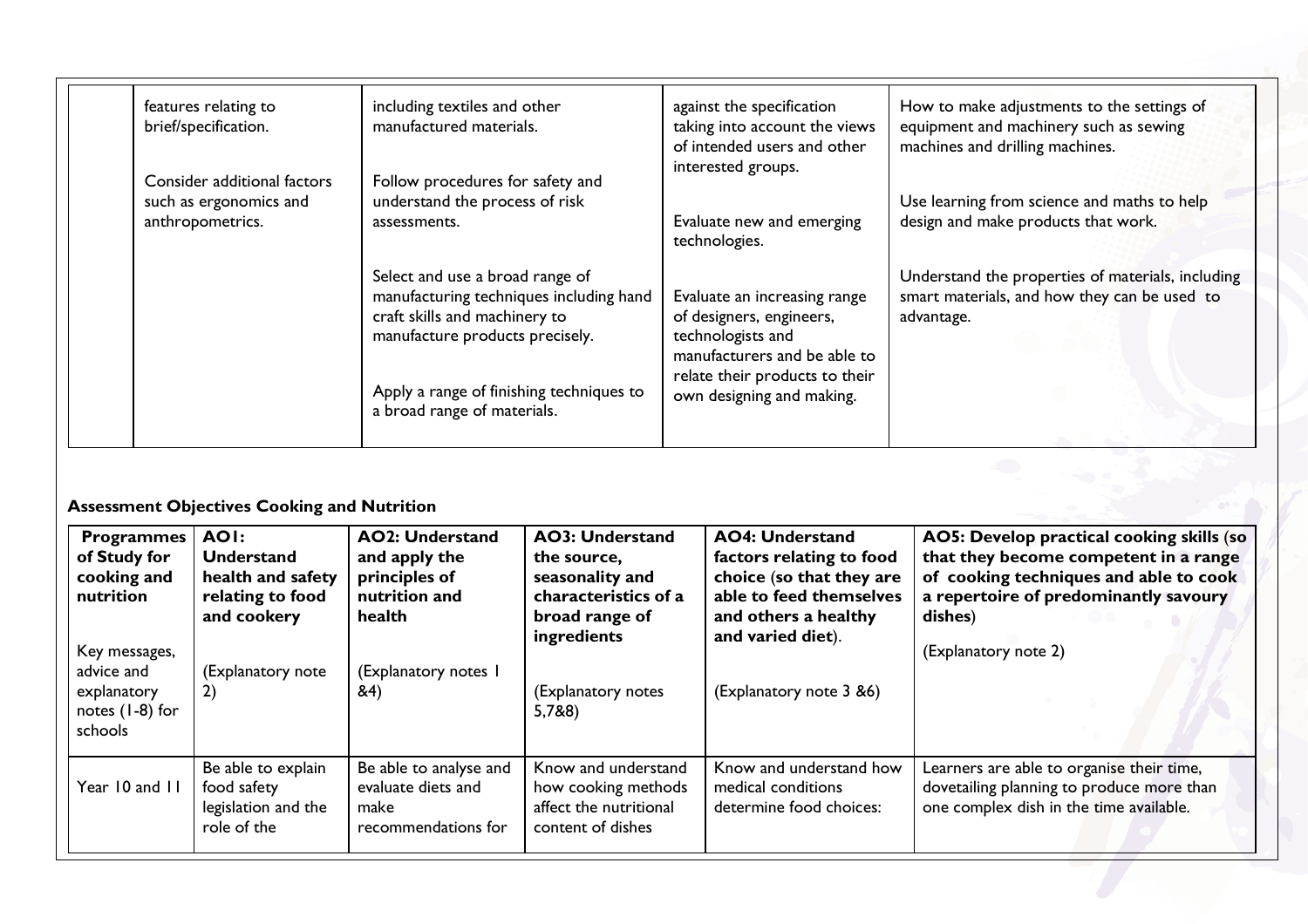|        | Environmental<br>Health Officer.<br>Know and<br>understand the<br><b>HACCP</b> system<br>and the purpose<br>for food businesses.                                                                                                                                           | improving nutritional<br>profile.<br>Be able to calculate<br>energy and nutritional<br>content of recipes<br>Be able to explain<br>health risks of an<br>unbalanced diet and<br>give sound nutritional<br>advice on how to<br>improve it | Know and understand<br>why and how food is<br>cooked and the<br>chemical and physical<br>changes that occur.                                        | Cardiovascular, obesity,<br>bone health, dental health,<br>type 2 diabetes, iron<br>deficiency anaemia bowel<br>disorders, allergies and<br>intolerances.                                                                                  | They are able to use equipment, including<br>electrical equipment, with confidence.<br>They are able to use presentation and food<br>styling techniques independently.<br>Be able to accurately portion foods.                                   |
|--------|----------------------------------------------------------------------------------------------------------------------------------------------------------------------------------------------------------------------------------------------------------------------------|------------------------------------------------------------------------------------------------------------------------------------------------------------------------------------------------------------------------------------------|-----------------------------------------------------------------------------------------------------------------------------------------------------|--------------------------------------------------------------------------------------------------------------------------------------------------------------------------------------------------------------------------------------------|--------------------------------------------------------------------------------------------------------------------------------------------------------------------------------------------------------------------------------------------------|
| Year 9 | Know and<br>understand the<br>factors that affect<br>bacterial growth<br>and their control<br>(including<br>temperatures)<br>Know and<br>understand the<br>main causes of food<br>contamination and<br>the steps that need<br>to be taken to<br>prevent food<br>poisoning. | Know and understand<br>the causes and effects<br>of an unbalanced diet<br>Know and understand<br>how to amend and<br>develop a recipe to<br>suit nutritional needs<br>of individuals.                                                    | Know and understand<br>how processing affects<br>the physical, sensory<br>and nutritional<br>properties of foods.                                   | Know and understand how<br>economic factors<br>determine food choices<br>and nutritional health:<br>High and low budgets<br>effects of food poverty<br>Know how to make<br>informed choices about<br>food from packaging and<br>labelling. | Learners continue to develop their food<br>preparation and cooking skills making complex<br>dishes that meet the needs of users<br>They are able to follow recipes independently.<br>They are developing presentation and styling<br>techniques. |
| Year 8 | Know and<br>understand how to<br>identify risks (food<br>poisoning, cross<br>contamination) and<br>minimise hazards in                                                                                                                                                     | Know and understand<br>how nutritional<br>requirements differ for<br>specific groups of<br>people (Life stages,                                                                                                                          | Know and understand<br>how ingredients have<br>different effects in a<br>recipe and be able to<br>describe the sensory,<br>nutritional and physical | Know and understand the<br>range of cultural and ethical<br>factors that determine food<br>choices:<br>Religion                                                                                                                            | Learners will make dishes of increasing<br>complexity that further develop their food<br>preparation and cooking skills and use a range<br>of commodities.<br>-Making/shaping doughs                                                             |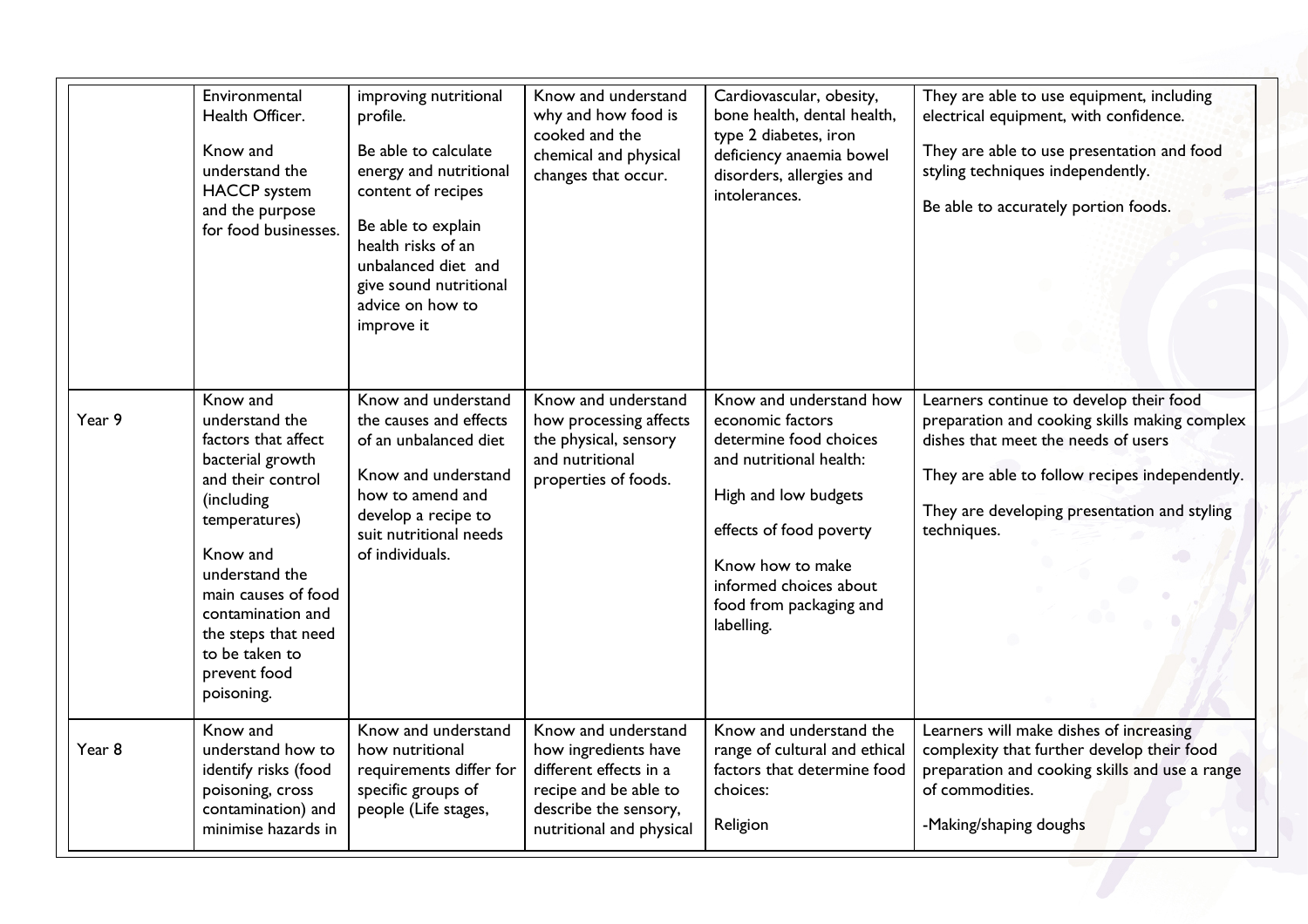| the cooking                                                                                     | allergies and                                  | functions of ingredients | Vegetarian/vegan       | -Sauce making       |
|-------------------------------------------------------------------------------------------------|------------------------------------------------|--------------------------|------------------------|---------------------|
| environment.                                                                                    | intolerances)                                  | in recipes.              | Fair trade             | - Blending          |
| Know and<br>understand the                                                                      | To understand how<br>nutritional information   |                          | Animal welfare         | - Frying            |
| difference between<br>use by and best                                                           | and allergy advice on<br>food packaging can be |                          | Advertising/marketing. | -Whisking           |
| before dates)                                                                                   | used to help make                              |                          |                        | -Seasoning          |
| Know and<br>understand the<br>principles of safe<br>storage, cooking<br>and reheating<br>foods. | healthy choices (traffic<br>lights).           |                          |                        | -Test for readiness |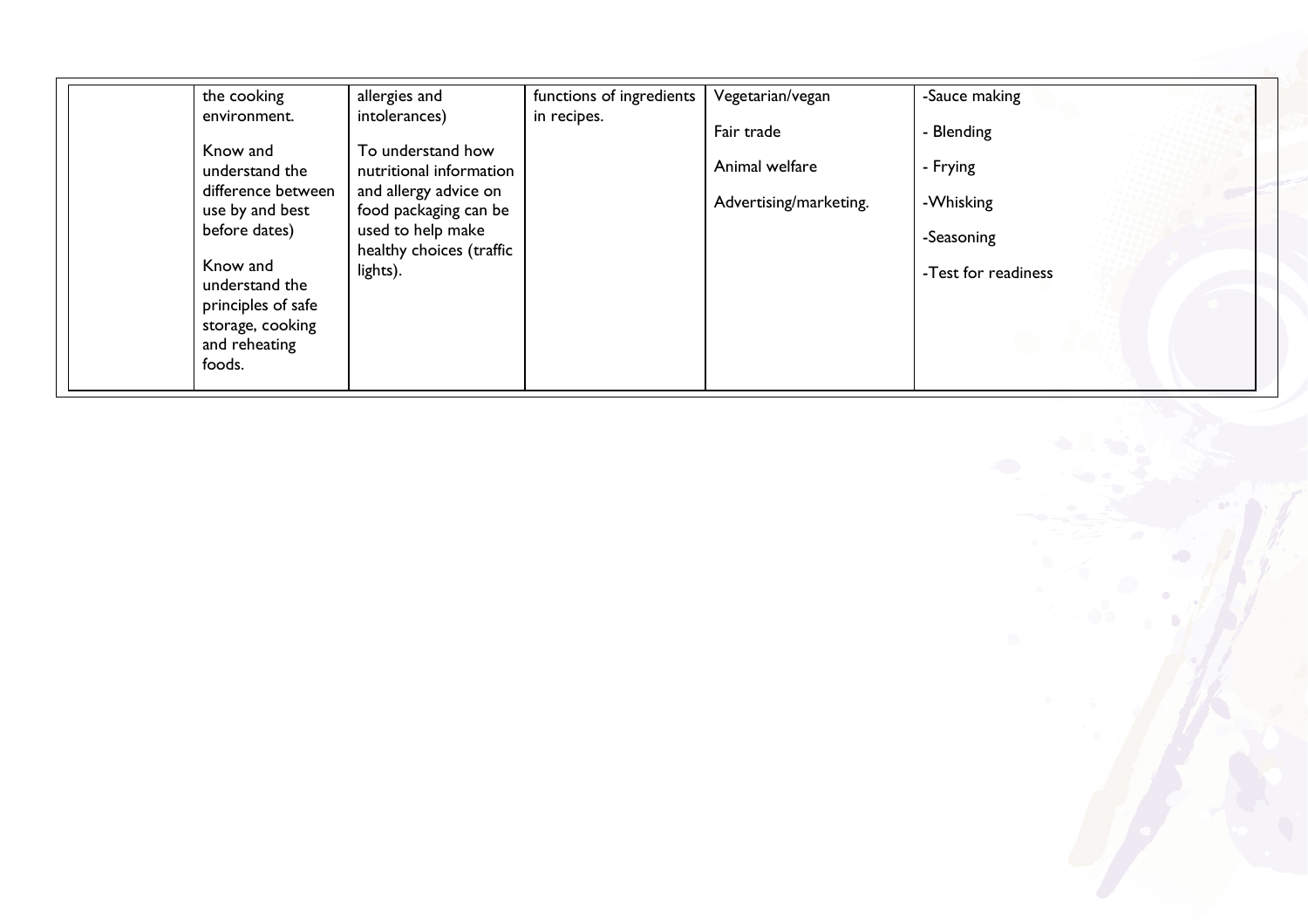| Year 7 | Know and<br>understand safe and<br>hygienic working<br>practices and the<br>practical steps they<br>can take to remain<br>safe and hygienic.<br>Know and<br>understand safe<br>preparation, usage,<br>cleaning and<br>storage of utensils<br>and equipment | Know and understand<br>what is meant by a<br>balanced diet using the<br>current UK dietary<br>recommendations<br>(Eatwell guide and 8<br>Tips)<br>Know the sources and<br>understand the<br>functions of the<br>nutrients that make up<br>a balanced diet<br>Know and understand<br>the importance of<br>exercise and energy<br>balance in maintaining<br>a healthy weight. | Know and understand<br>the main food groups<br>and examples of foods<br>for each group<br>(cereals, fruit,<br>vegetables, meat, fish,<br>eggs, fats/oils,<br>milk/dairy food<br>products)<br>Know and understand<br>that foods come from<br>a range of sources<br>(caught, reared,<br>grown).<br>Know and understand<br>that raw<br>ingredients are<br>processed to create<br>food products<br>(primary, secondary<br>processing) | Know and understand the<br>range of social and<br>environmental factors that<br>determine food choices:<br>Personal/family preference<br>Availability<br>(seasonal/locality)<br>Food miles<br>Organics<br>Food waste<br>Packaging and recycling | Learners will be able to demonstrate a range<br>of basic food preparation and cooking skills<br>using a variety of food commodities<br>-Weighing/measuring<br>-Knife skills (bridge/ claw)<br>-Peeling<br>- Segmenting<br>-Boiling/<br>simmering<br>-Rubbing in<br>-Creaming/<br>all-in-one<br>- Melting<br>- Folding<br>- Baking |
|--------|------------------------------------------------------------------------------------------------------------------------------------------------------------------------------------------------------------------------------------------------------------|-----------------------------------------------------------------------------------------------------------------------------------------------------------------------------------------------------------------------------------------------------------------------------------------------------------------------------------------------------------------------------|-----------------------------------------------------------------------------------------------------------------------------------------------------------------------------------------------------------------------------------------------------------------------------------------------------------------------------------------------------------------------------------------------------------------------------------|-------------------------------------------------------------------------------------------------------------------------------------------------------------------------------------------------------------------------------------------------|-----------------------------------------------------------------------------------------------------------------------------------------------------------------------------------------------------------------------------------------------------------------------------------------------------------------------------------|
|--------|------------------------------------------------------------------------------------------------------------------------------------------------------------------------------------------------------------------------------------------------------------|-----------------------------------------------------------------------------------------------------------------------------------------------------------------------------------------------------------------------------------------------------------------------------------------------------------------------------------------------------------------------------|-----------------------------------------------------------------------------------------------------------------------------------------------------------------------------------------------------------------------------------------------------------------------------------------------------------------------------------------------------------------------------------------------------------------------------------|-------------------------------------------------------------------------------------------------------------------------------------------------------------------------------------------------------------------------------------------------|-----------------------------------------------------------------------------------------------------------------------------------------------------------------------------------------------------------------------------------------------------------------------------------------------------------------------------------|

# **How can Design Technology support your future?**

Of course, we offer the study of BTEC and Level 1/2 Vocational courses and we encourage your continued study in this fantastic subject. Yet we know that choice and personal interest are important aspects of worthy study. Whether you have continued to study a discipline of Design Technology into GCSE or A-Level or not you will have gained access to this wide enriching subject and its study of the various disciplines will have taught you to think differently and deeply.

Design courses are offered at most prestigious universities and there are many technical and vocational qualifications that can be studied in engineering, product design, graphics, electronics, catering, nutrition etc as well as routes into apprenticeships etc. The very fact that you have been able to study creative thinking, problem solving, planning and design principles will help your future application be they for colleges, universities, apprenticeships or employment.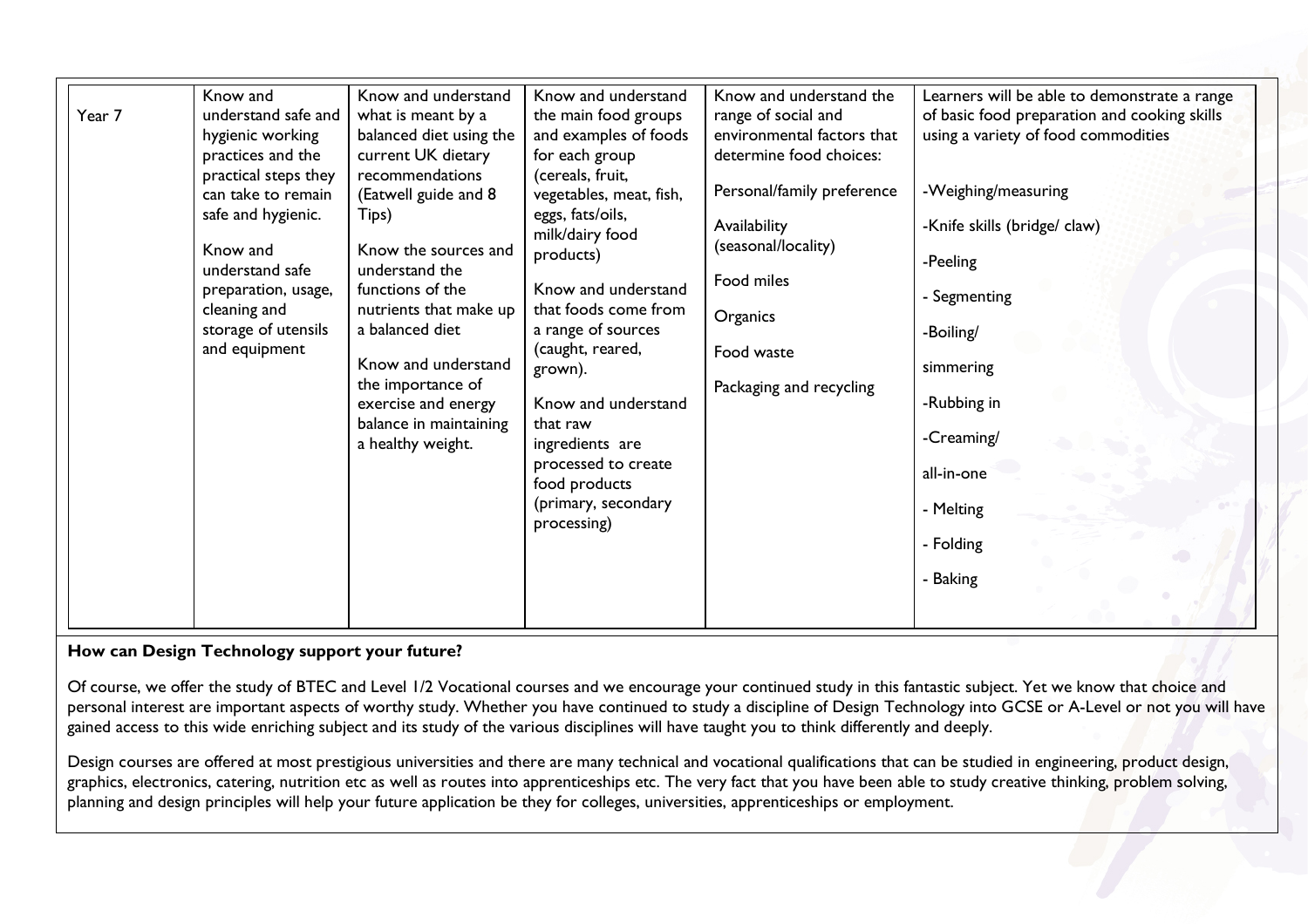# Careers linked to Design Technology:

- Product Designer
- Civil engineer
- Quantity Surveyor
- Graphic Designer
- Fashion Designer
- Branding designer
- Software Engineer
- Catering
- Nutritionist
- Food technologist
- Manufacturing Engineer / manager
- Architect
- Construction
- Aerospace engineer

The list is endless as study of Design Technology opens up a world of opportunities

| <b>DESIGN TECHNOLOGY CURRICULUM PROGRESSION OVERVIEW OUTWOOD ACADEMY REDCAR</b> |                                                                                                                                                                                                                                                                                                                                                                                                                                                                    |                                                                                                                                                                                                                                                                                                                                                                                                                                                                                                                              |  |  |
|---------------------------------------------------------------------------------|--------------------------------------------------------------------------------------------------------------------------------------------------------------------------------------------------------------------------------------------------------------------------------------------------------------------------------------------------------------------------------------------------------------------------------------------------------------------|------------------------------------------------------------------------------------------------------------------------------------------------------------------------------------------------------------------------------------------------------------------------------------------------------------------------------------------------------------------------------------------------------------------------------------------------------------------------------------------------------------------------------|--|--|
|                                                                                 | <b>YEAR 7</b>                                                                                                                                                                                                                                                                                                                                                                                                                                                      | <b>YEAR 8</b>                                                                                                                                                                                                                                                                                                                                                                                                                                                                                                                |  |  |
|                                                                                 | Year 7 D&T                                                                                                                                                                                                                                                                                                                                                                                                                                                         | Year 8 D&T                                                                                                                                                                                                                                                                                                                                                                                                                                                                                                                   |  |  |
|                                                                                 | Students will have one hour of D&T a week which will be<br>split over the different elements of D&T to ensure a broad<br>curriculum is achieved where the key focus is learning about<br>core materials. Dependent on staffing the students will rotate<br>across the specialisms. Food is also an integral part of the<br>Health curriculum and the principles of nutrition and healthy<br>eating including practical sessions are taught within that<br>subject. | Students will have one hours of D&T a week which will be split over the different elements<br>of D&T to ensure a broad curriculum is achieved where the key focus is developing design<br>and manufacturing proficiency whilst building on their technical knowledge. Dependent on<br>staffing the students will rotate across the specialisms. Food is also an integral part of the<br>Health curriculum and the principles of nutrition and healthy eating including practical<br>sessions are taught within that subject. |  |  |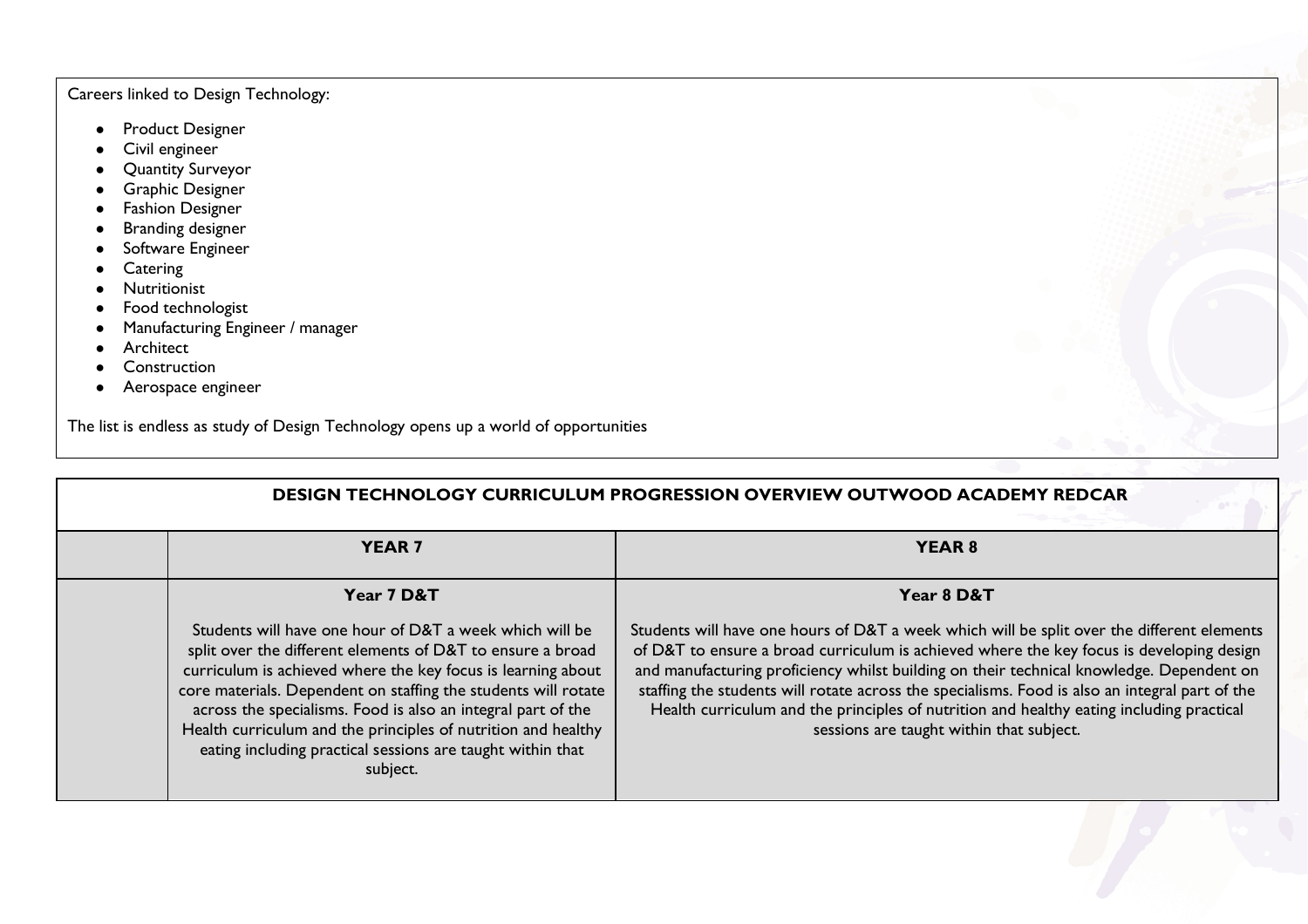| Resistant<br><b>Materials</b> | Projects include a wooden phone holder, and acrylic<br>keyring<br>• Health and Safety in a workshop - Knowledge and<br>practical.<br>Polymers and their properties<br>$\bullet$<br>Working with polymers to produce keychain<br>Timbers and their properties<br>Working with timbers to produce wooden phone<br>holder<br>Sustainability<br>Evaluating designs<br>Demonstrating the following skills;<br>Designing and design techniques<br>Accurate Marking out<br>Safe use of Coping Saws<br>Safe use of Pillar Drills<br>Safe use of the buffing machine<br>Identification of Man-Made, Hardwood and Softwood<br>timber<br>Safe use of Tenon Saw<br>Safe use of Fret Saw<br>Wasting techniques<br>Finishing techniques | <b>Graphical skills and Clock Project</b><br>Health and Safety in a workshop - Knowledge and practical.<br><b>Product Analysis</b><br>Working with timbers to produce wooden base<br>Surface finishes for timbers<br>Working with polymers enhance design<br>Isometric and Orthographic drawing<br>Evaluating designs<br>Demonstrating the following skills;<br>Designing and design techniques<br>Accurate Marking out<br>Critical thinking of existing products<br>Technical drawing techniques<br>Safe use of Coping Saws<br>Safe use of Pillar Drills<br>Safe use of Tenon Saw<br>Wasting techniques<br>Finishing techniques<br>Electronic components and circuits |
|-------------------------------|---------------------------------------------------------------------------------------------------------------------------------------------------------------------------------------------------------------------------------------------------------------------------------------------------------------------------------------------------------------------------------------------------------------------------------------------------------------------------------------------------------------------------------------------------------------------------------------------------------------------------------------------------------------------------------------------------------------------------|------------------------------------------------------------------------------------------------------------------------------------------------------------------------------------------------------------------------------------------------------------------------------------------------------------------------------------------------------------------------------------------------------------------------------------------------------------------------------------------------------------------------------------------------------------------------------------------------------------------------------------------------------------------------|
| Food<br>Technology            | Health, Safety and Hygiene in Food - Knowledge and<br>$\bullet$<br>practical.<br>Balanced Diets- The Eatwell Guide and 8 Tip. - health<br>curriculum<br>Understanding the main food groups. - health<br>curriculum<br>Know where our food comes from.<br>Social and Environmental factors in food choices-<br>Seasonality, Food Miles, Organic product and Food<br>waste.<br>Vegan, Vegetarian and Pescetarian diets.<br>Know how raw ingredients are processed to create<br>food products.                                                                                                                                                                                                                               | Energy Balance- Nutrition and Exercise. health curriculum<br>Understanding how nutritional requirements differ for different people. health<br>curriculum<br>Allergies and intolerances.<br>Religious dietary needs.<br>Packaging and recycling.<br>Advertising and Marketing.<br>Traffic light labelling.<br>Understanding the sensory, nutritional and physical functions of ingredients.<br>Food poisoning.<br>Fair trade and Animal welfare.                                                                                                                                                                                                                       |